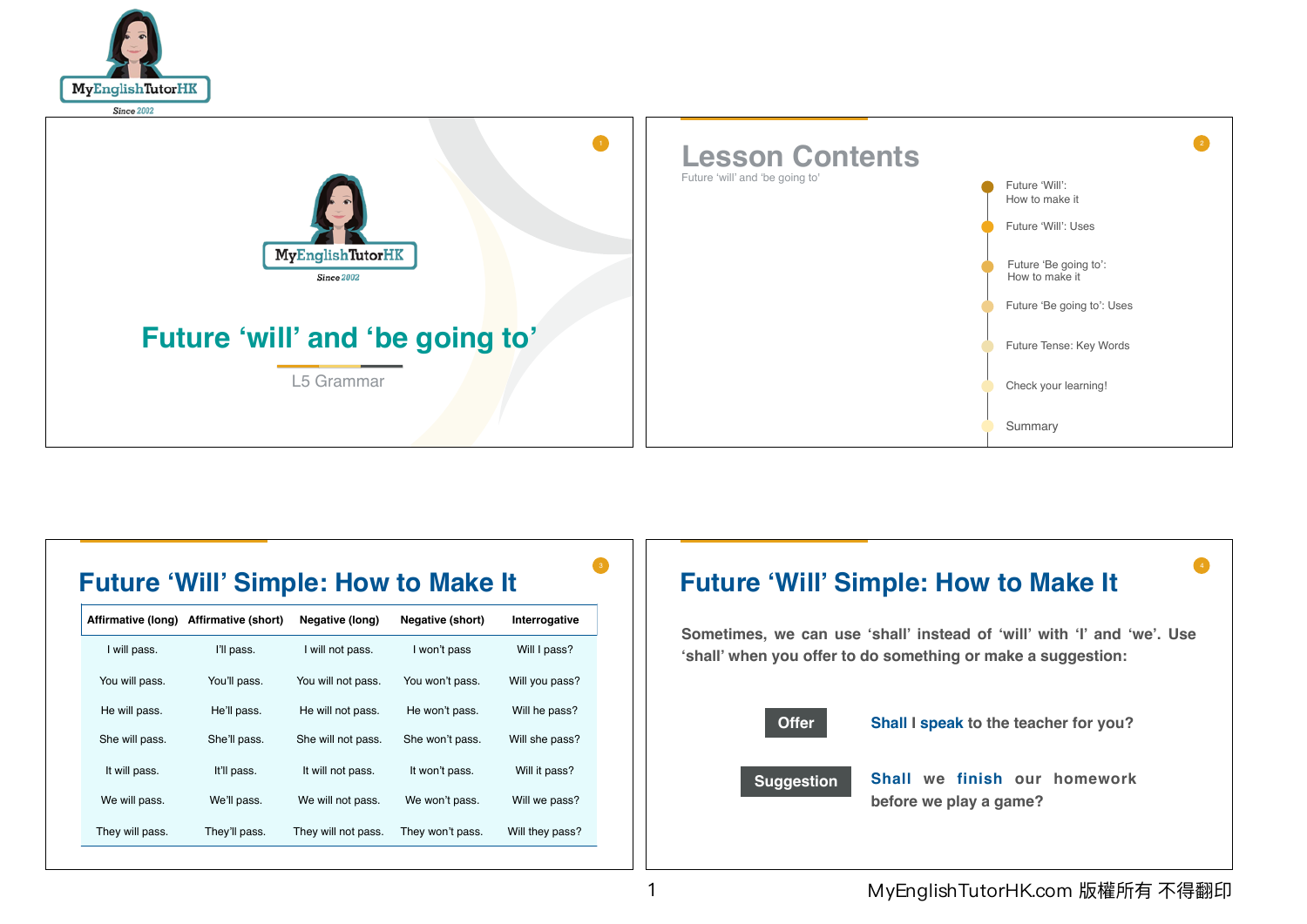# **Future 'Will' Simple: Use 1** Use the future tense with 'will' when you predict something that might happen in the future. Use it with words like 'think' and 'believe'. I believe they will have a very happy marriage.  $\Phi$ I think your teacher will answer all your questions.

#### **Future 'Will' Simple: Use 2**

Use the future tense with 'will' when you decide to do something at the moment of speaking.

- ♦ Paul is struggling. I will go and help him.
- ♦ I'm very upset. I will tell my mum how I feel.



#### **Future 'Will' Simple: Use 3**

Use the future tense with 'will' when you promise to do something.

- He promises he will make me a cake for my birthday.
- I promise I won't tell anyone your secret.

#### **Future 'Will' Simple: Use 4**

Use the future tense with 'will' when you are making a threat.

- Eat healthily or you will become fat.
- Don't hit your sister or she will cry.



#### MyEnglishTutorHK.com 版權所有 不得翻印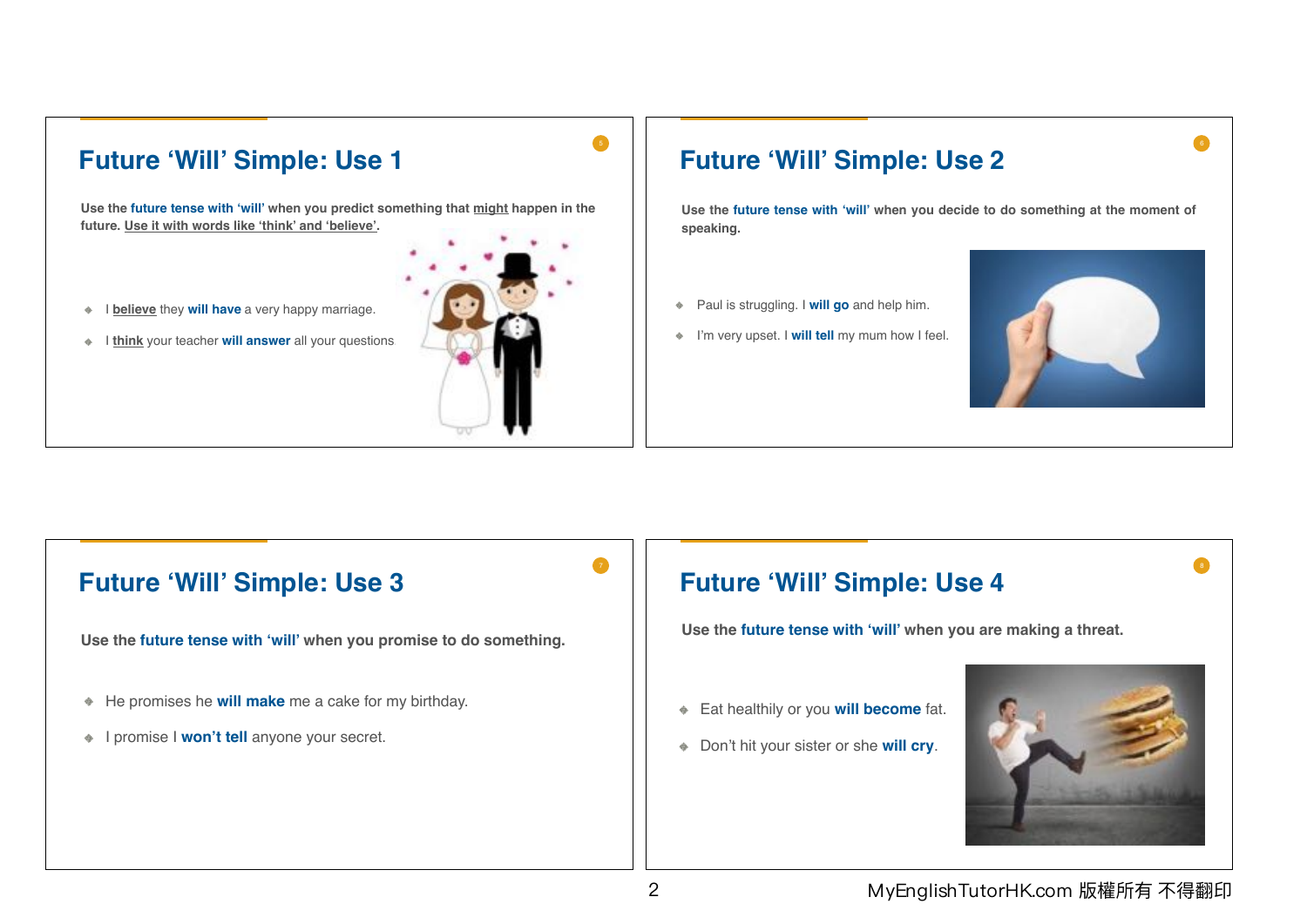

| <b>Future 'Be going to': How to Make It</b>        |                       |                             |                            |                         |  |  |
|----------------------------------------------------|-----------------------|-----------------------------|----------------------------|-------------------------|--|--|
| going to<br>infinitive of the verb<br>٠<br>÷<br>be |                       |                             |                            |                         |  |  |
| <b>Affirmative</b>                                 | Affirmative (short)   | Negative (long)             | Negative (short)           | Interrogative           |  |  |
| I am going to pass.                                | I'm going to pass.    | I am not going to pass.     | I am not going to pass.    | Am I going to pass?     |  |  |
| You are going to pass.                             | You're going to pass. | You are not going to pass.  | You aren't going to pass.  | Are you going to pass?  |  |  |
| He is going to pass.                               | He's going to pass.   | He is not going to pass.    | He isn't going to pass.    | Is he going to pass?    |  |  |
| She is going to pass.                              | She's going to pass.  | She is not going to pass.   | She isn't going to pass.   | Is she going to pass    |  |  |
| It is going to pass.                               | It's going to pass.   | It is not going to pass.    | It isn't going to pass.    | Is it going to pass?    |  |  |
| We are going to pass.                              | We're going to pass.  | We are not going to pass.   | We aren't going to pass.   | Are we going to pass?   |  |  |
| They are going to pass.                            | They're going to pass | They are not going to pass. | They aren't going to pass. | Are they going to pass? |  |  |

#### **Future 'Be going to': Use 1**

**Use the future tense with 'be going to' for actions you intend to do in the future.**

- $\bullet$  **I am going to climb** that huge tree this evening.
- They **are going to receive** an award tomorrow.



| <b>Test your learning 1</b>                                                               |                                                                                              |  |  |  |  |
|-------------------------------------------------------------------------------------------|----------------------------------------------------------------------------------------------|--|--|--|--|
| Complete the following sentences using 'will' or 'be going to' with the verb in brackets. |                                                                                              |  |  |  |  |
| 1. Margaret: There's no sugar left!                                                       |                                                                                              |  |  |  |  |
| Mum:                                                                                      | Oh, I (get) some from the shop. (get)                                                        |  |  |  |  |
|                                                                                           | 2. Sarah: Why don't we meet for coffee this weekend?                                         |  |  |  |  |
| Mav:                                                                                      | Sorry. I can't. I ______________________(see) the doctor then.                               |  |  |  |  |
|                                                                                           | 3. I've got to go to the dentist this morning. __________________________________(come) with |  |  |  |  |
| me?                                                                                       |                                                                                              |  |  |  |  |
|                                                                                           |                                                                                              |  |  |  |  |